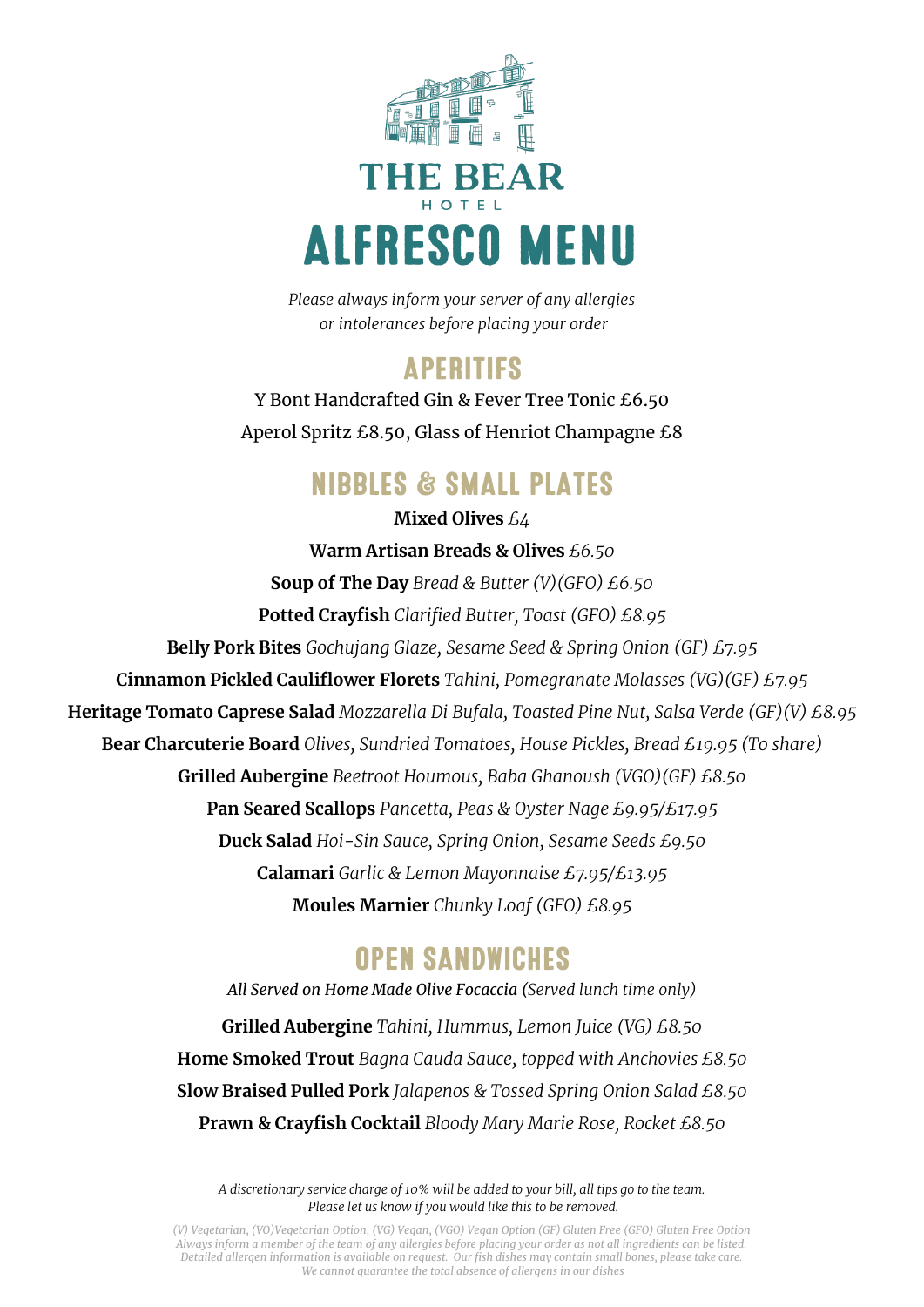### **BIGGER PLATES**

**Tuscan Butterbean Stew** *Grilled Aubergine (VG)(GFO) £13.95* **Primavera Risotto** *Broad Beans, Petit Pois & Chives (VG)(GF) £12.95* **Moules Marnier** *Skin on Fries, Chopped Parsley (GFO) £15.95* **Grilled Seabass** *Heritage Tomato & Red Onion Fricassee (GF) £15.95* **Glamorgan Pale Ale Battered Haddock** *Pea Compote, Lemon, Triple Cooked Chips £14.95* **French Trimmed Chicken Breast** *Dauphinoise, Chardonnay Velouté £16.50* **Twice Cooked Lamb Belly** *Spiced Tomato & Butterbean Cassoulet, Coriander & Mint Yoghurt (GF) £15.95* **Niçoise Salad** *Green Beans, Potato, Tynycaia Farm Egg, Tomato, Jersey Royals (GF) £11.95 Add Confit Duck Leg +£4.50 Add Smoked Trout +£5 Add Feta +£3*

#### GRILL

*All Served with Triple Cooked Chips, Plum Tomato & Baked Portobello Mushroom (GF)*

**Locally Sourced 28 Day Dry Aged 8oz Ribeye** *£21.95* **10oz Horseshoe Gammon Steak** *Tynycaia Farm Egg, Grilled Pineapple £15.95 Peppercorn Sauce £3.50, Garlic Sauce £3.50, Blue Cheese Sauce £3.50*

## **BURGERS**

*All Served with House Triple Cooked Chips, Beef Tomato, Rocket & Brioche Bun*

**Matthew Barratt's Burger** *Monterey Jack, Bacon, Fried Egg, Cracked Black Pepper Mayo £15.50*  **Plant Based Patty** *Sweet Chilli Glaze, Brioche Style Bun (VG) £14.50* **Piri Piri Chicken Stack** *Lemon Garlic Aioli, Brioche Style Bun £15.50*

## **SIDES**

*Chunky Hand Cut Chips £3.95, Chopped Salad £3.95, Vegetable Pot £3.95 Watercress & Rocket Salad £3.95, Parmesan Jersey Royals £4.95*

## **DESSERTS**

**Lemon Curd Tart** *Raspberries (V) £7.95* **Brecon Gin & Tonic Cheesecake** *Berry Compote (V) £7.95* **Chocolate & Orange Brownie** *Orange Sorbet (VG)(GF) £7.95* **Sticky Toffee & Caramelised Date Pudding** *Butterscotch Sauce (V) £8.50* **Chocolate Golden Syrup Steamed Sponge Pudding** *Vanilla Ice Cream £8.50* **Mango & Passionfruit Bavarois** *Mango coulis £8.50*

> *A discretionary service charge of 10% will be added to your bill, all tips go to the team. Please let us know if you would like this to be removed.*

*(V) Vegetarian, (VO)Vegetarian Option, (VG) Vegan, (VGO) Vegan Option (GF) Gluten Free (GFO) Gluten Free Option Always inform a member of the team of any allergies before placing your order as not all ingredients can be listed. Detailed allergen information is available on request. Our fish dishes may contain small bones, please take care. We cannot guarantee the total absence of allergens in our dishes*